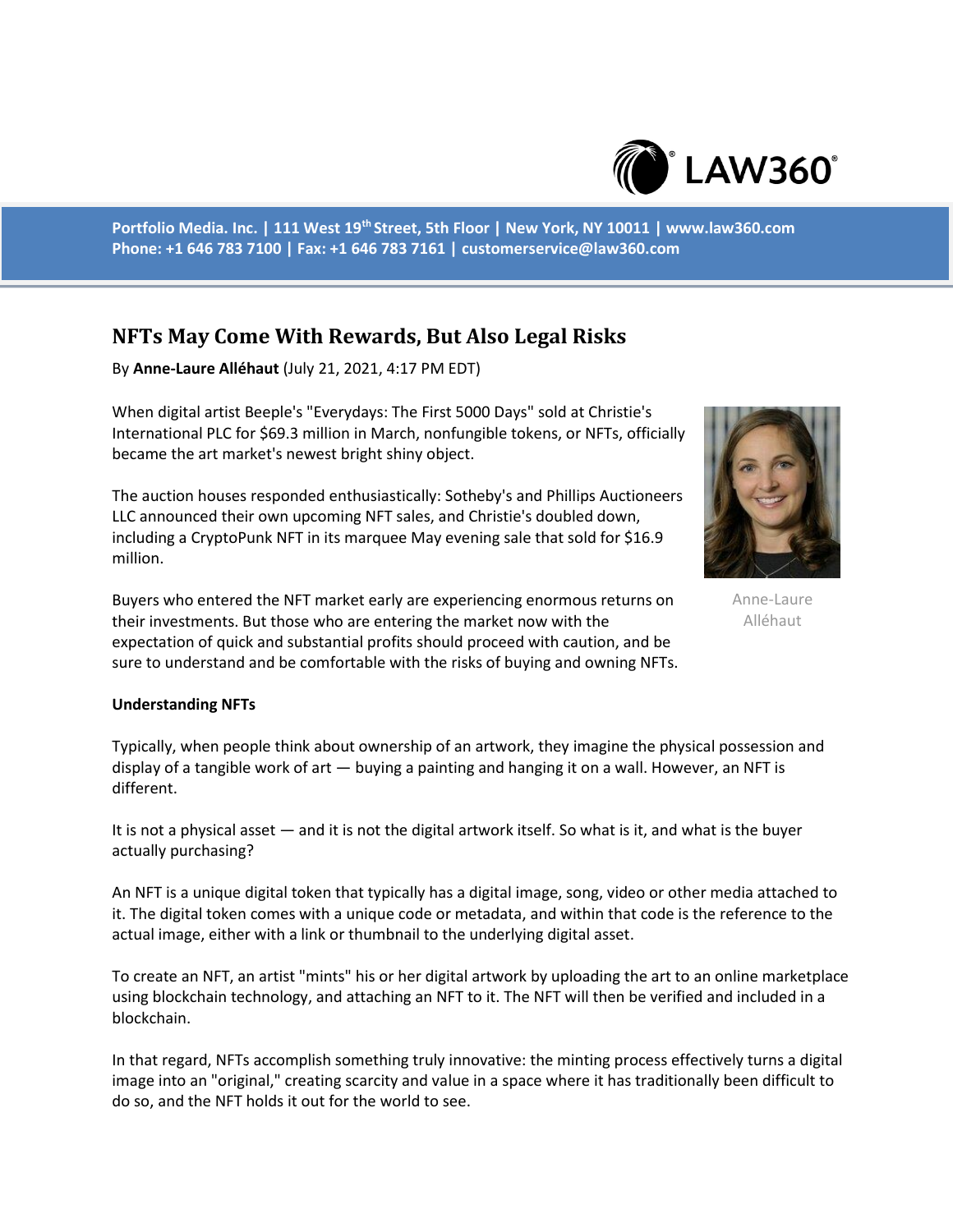Practically, when a purchaser buys an NFT, he or she will see an image of the underlying digital asset in his or her digital wallet, but nothing else. The token itself does not appear in the wallet; it is data that will be recorded on a blockchain and will reference the name of the artist, the name of the work and the means to access the image.

The artist can also add specific terms — a popular one is a resale royalty, automatically payable to the artist upon a resale. Simply put, an NFT is code on a blockchain, and is used to record ownership and subsequent transfers of a specific artwork, but it is not the underlying digital asset or image.

The underlying file or image is stored on a platform or server outside of the blockchain, and the NFT owner does not have — and will not have — control or exclusive ownership of the server or platform hosting the file. In practical terms, the purchaser will not be able to restrict others' access to the artwork.

In fact, the marketplace will display an image of the underlying digital or physical asset to all marketplace participants; the image is meant to be widely accessible to anyone. On OpenSea, a popular marketplace for minting, selling and purchasing NFTs, all users can view the digital image along with other basic information, including the name of the current owner.

NFTs constitute a new medium of art that challenges traditional notions of what art is, and what ownership of a work of art means. This is not the first time this has happened: Video art, conceptual art and digital art have all posed similar challenges.

In thinking about purchasing or creating an NFT, there are a number of legal issues to consider.

## **Contract Law and NFTs**

Traditionally at auction, a buyer purchases a work of art subject to the conditions of sale included in the catalog for the purchased lot. The conditions of sale provide, among other things, that the buyer will pay the purchase price and receive physical possession of the object.

NFTs challenge that very notion. Just like at auction, the purchase and the sale of an NFT is governed by the terms and conditions of the marketplace, or the conditions of sale of the auction house. However, for NFTs, there are no industry standards about the accessibility of the underlying asset over time.

In fact, when Christie's sold Beeple's "Everydays: The First 5000 Days," the auction house gave no guarantees to the buyer that it would be able "to receive, access or view the lot and/or digital asset."

Right now, there are many NFT marketplaces, and most of them are relatively new. But as time goes on, the marketplaces themselves, or the platforms they use to store digital artwork, may break, become obsolete or simply go offline, resulting in the underlying image being no longer accessible, or even lost.

As the NFT market continues to develop, the issue of who is responsible for maintaining the digital file, and who is responsible for a buyer's continued access to such file, will need to be addressed.

The challenge of upgrading artwork to a new format or platform has been dealt with in other fields by video and conceptual artists. For instance, some artists using video as a medium have agreed to update the physical device used to display their work. In other instances, upon a sale of the work, the owner of a video or film work must pay to upgrade the format — e.g., from a video cassette to a USB drive.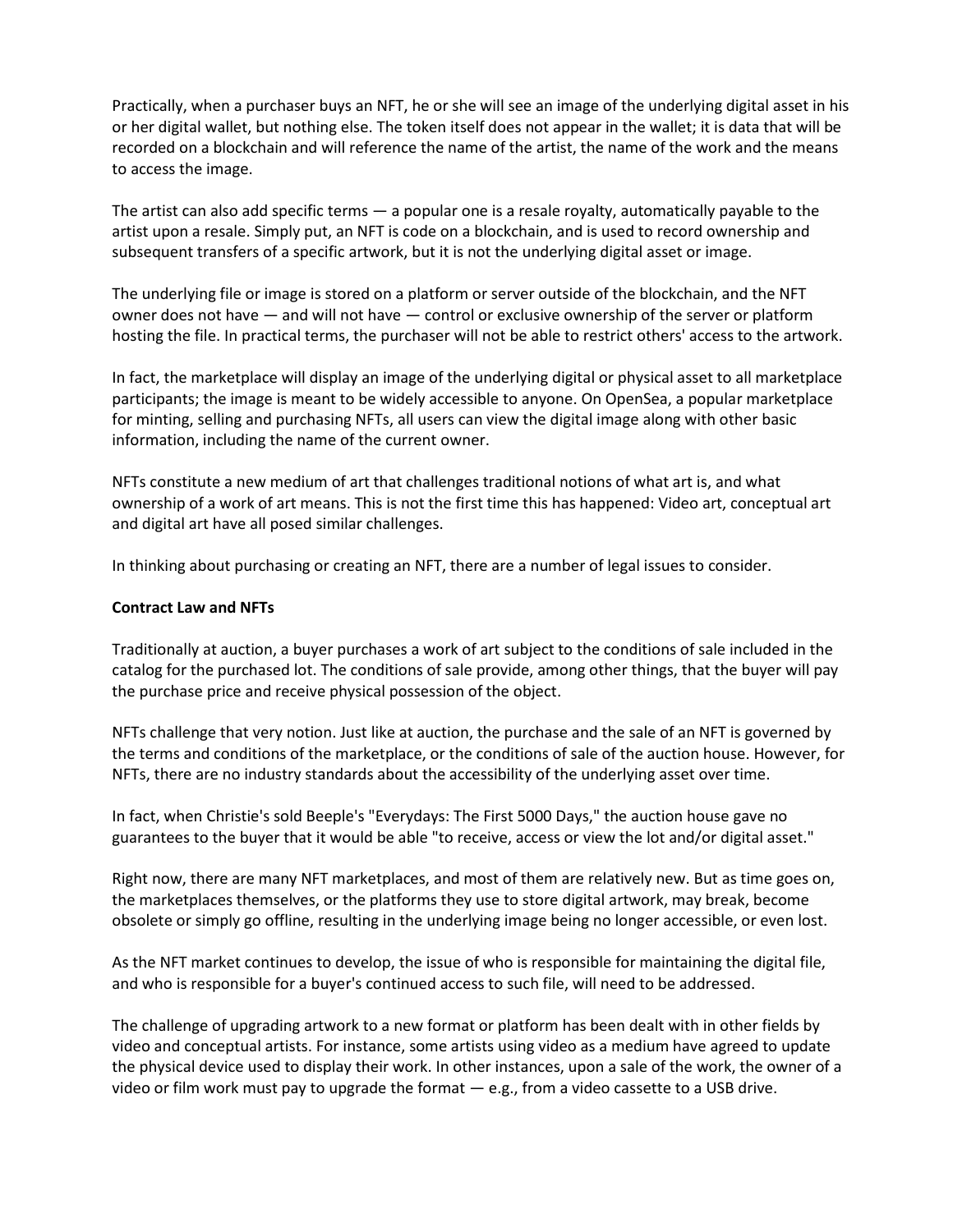In the case of NFTs, the marketplace terms or the metadata within the NFTs could require that the artwork be uploaded to a new server or platform, or that the server or platform hosting the artwork be maintained. But this solution only works if there is an underlying copy of the minted work stored safely somewhere else, and the artist is available and willing to ensure continued access to that specific underlying digital file.

Alternatively, the digital file could be decentralized, using blockchain technology, with a link calling it from a decentralized server. The InterPlanetary File System — a file application meant to hold and store images on a blockchain — was meant to do just that.

The "gas fees"  $-$  i.e., the costs of computing energy required to process and validate the transaction placing the image on a blockchain — are one of the hurdles of a decentralized file system. But they are not the only one.

Recently, when the images called from the InterPlanetary File System did not load, there was no one to call to fix the problem — because no one is actually responsible for this in a decentralized system.

# **Intellectual Property and NFTs**

The intellectual property questions raised by NFTs come in two baskets. First, who can create an NFT from a copyright standpoint? Second, what are an NFT buyer's rights with respect to his or her use of the image?

### *Minting and the Artist's Rights*

Collectors may want to create an NFT out of artwork they purchased, but will run the risk of being sued for copyright infringement under the Copyright Act, or of a claim by the artist under the Visual Artists Rights Act, or VARA.

Under the Copyright Act, creators of an original work of art retain the copyrights in the underlying work of art for a period lasting the artist's lifetime plus 70 years after the death of the artist. The copyright holder typically will own a bundle of rights, which include, among others, the exclusive right to reproduce the work, prepare derivative works and display the work publicly.

Minting will require the consent of the artist  $-$  or other copyright holder  $-$  because the process itself will likely be viewed as creating a derivative work, and because the image is meant to be used and displayed on the marketplace indefinitely.

In practice, marketplaces have embraced that approach, because they were primarily used by digital artists themselves to create scarcity and value, and the marketplace terms and conditions typically require NFT creators to represent that they are the copyright holders to the minted artwork, or at least that they have permission from the copyright holder to display the art.

Under VARA, owners of a visual work of art may not unilaterally change the medium in which a work of art is created without running the risk that the artist disavows authorship. An alarming example came from the minting of "Morons (White)" by Banksy.

A blockchain company purchased the Banksy print and proceeded to burn it, but only after they had turned it into an NFT, changing the artwork from a physical artwork to a digital artwork. Banksy did not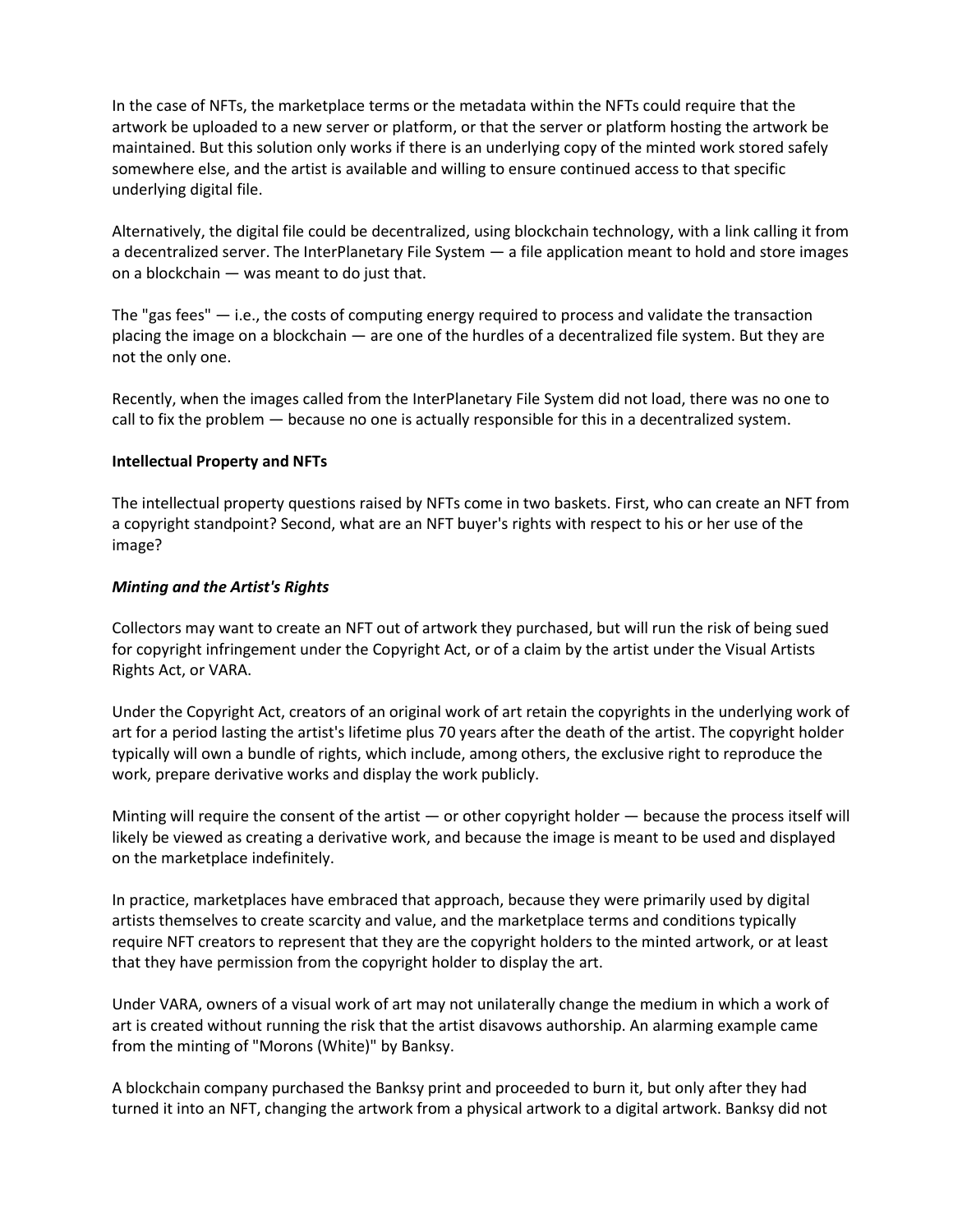react. But other artists may take a different position.

Courts or regulators will have to address whether NFTs are just a new platform or medium to buy or sell artwork, or whether minting a token of an artwork constitutes a copyright infringement or a modification of the work under VARA, when claims will inevitably arise.

# *Buyer's Rights in the Underlying Image*

Most NFTs recently sold at auction are digital images, and those NFTs do not come with any intellectual property rights. From an intellectual property perspective, NFTs should be no different than physical artworks, with artists retaining their intellectual property rights to the underlying artwork under the Copyright Act.

Traditionally, the owner of a physical artwork has the right to publicly display the work, but cannot reproduce the artwork without the permission of the copyright holder, unless it falls within the statutory exceptions.

For physical artworks, the distinction between display and reproduction is usually simple: An owner can hang the artwork on their wall, or loan it to a museum, but generally cannot freely reproduce pictures of the artwork to the larger community.

For digital images however, the display of artwork will almost certainly require the owner to transfer, download, copy or print a copy of the artwork. Certain marketplaces have addressed the issue specifically granting a nonexclusive and nontransferable license to use, copy and display the digital image for personal use.

However, the rights a subsequent purchaser will acquire are unclear, especially since the NFT may be transferred and sold on a different marketplace. There are no standard terms or uniformity in the rights granted by marketplaces to purchasers.

In fact, a marketplace may be silent on such terms and conditions — or may narrowly define the rights the buyer will have with respect to the underlying digital work. As usual, the devil is in the details, and reading the fine print is essential, especially as the price of NFTs soar.

Outside of the marketplace architecture, digital artists can also choose to contractually grant specific rights to an NFT buyer with respect to the use, display and reproduction of a digital artwork. When Beeple sold "Everydays: The First 5000 Days," he announced that he would work with the purchaser — MetaKovan — to allow him to physically display the work.

However, this raises other questions with respect to the relationship between the physical and the digital work. Is the physical work a new artwork separate from the NFT — and if so, what happens to the physical object when the NFT is sold to a new buyer? Will the subsequent NFT buyer also acquire the same licensing rights as the seller received?

The answers to these questions will have an impact on the value of NFTs. But courts have not addressed any of these questions, and probably will not for at least a few more years.

# **Taxation and NFTs**

The extravagant prices at which NFTs have sold have created impressive profits for some collectors. They